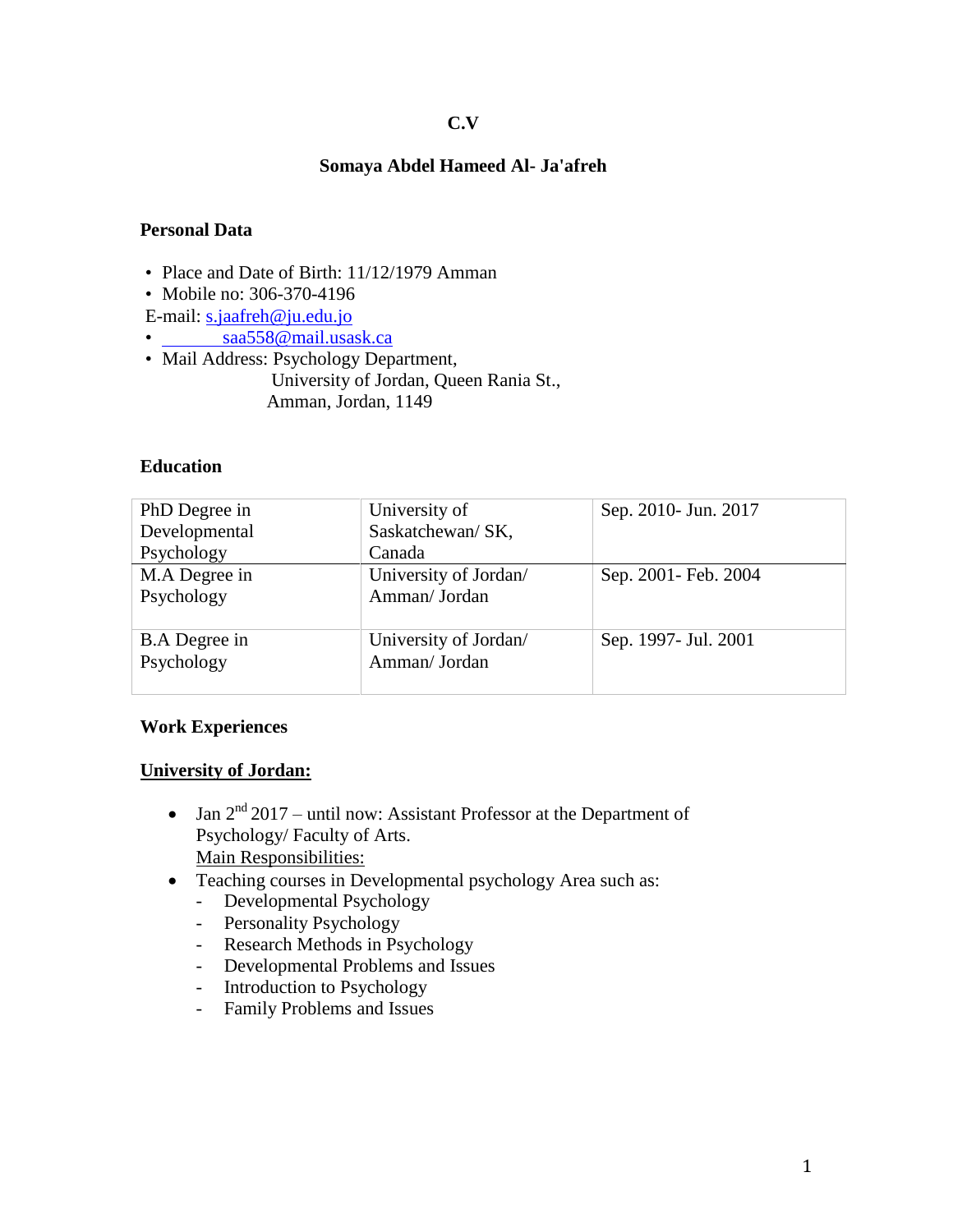# **University of Jordan, Amman, Jordan.**

- September 2009 September 2010, Research and Teaching Assistant at the Department of Psychology. Main Responsibilities:
- Carrying out quantitative analysis.
- Designing questionnaires.
- Prepare and write research proposals.
- Design and interpret statistical data.
- Analyze questioners by using SPSS.
- Conduct statistical analysis using software SPSS.
- Create indicators from the raw data in order to describe it.
- Discuss the results.
- September 2001- February 2004, Research and Teaching Assistant.

# **Al-Balqa'a Applied University, Al-Aqaba, Jordan.**

• September 2006 – August 2009 Faculty Member (Child Education Field).

Main topics I lectured:

• Child Thinking, Introduction to Psychology, Child Growth, Curriculum design, Child Growth Evaluation, Child Intelligence, Educational Psychology, Teenagers' Psychology, Introduction to Special Education, Educational Facilities Design, Behavioral Adjusting, Children with Special Needs, Social Rearing, practicum training, Introduction to General Health and Safety, Preschool Child Programs.

## **National Centre for Human Resources Development, Amman, Jordan**

• November 2003 – November 2005, Career Counselor & Gender Specialist.

Main Responsibilities:

- Develop action plans for career counseling centers at Jordanian Universities.
- Helping in conducting training courses for the counselors on these centers.
- Prepare and organize for the job fair.
- Share in develop the career counseling manuals.
- Conduct the gender activities in the project.
- Prioritize and plane work activities; using time efficiently.
- Create and execute work plans and revising it as needed.
- Analyze financial statements.
- Sharing in managing day-to-day operational aspects of work scope.
- Ensure project documents are complete, current, and stored appropriately.
- Notify management staff of any pending or current escalations relating to work.

## **Jordan River Foundation, Amman, Jordan**

•  $\overline{\omega}$  April 2001 – August 2002, Psychologist (working with abused children).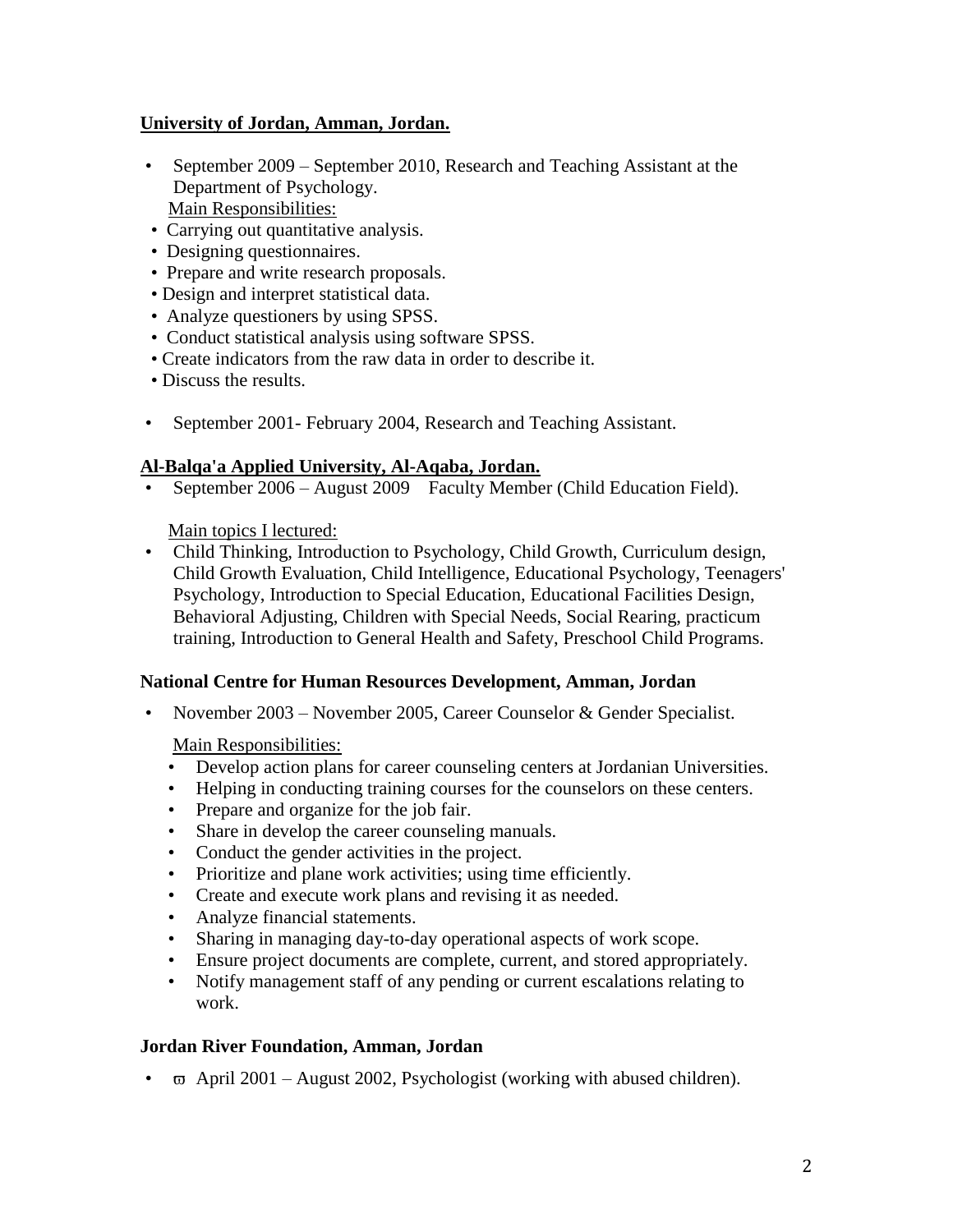Main Responsibilities:

- Conduct assessment interviews with abused children and their parents.
- Record and collect information about new cases in the center.
- Write reports about cases to the clinical psychologist.
- Ensure cases documents are complete, current, and stored appropriately.
- April 2001 June 2001, Building up a therapeutic program for Abused Children, research Assistant.

## **Languages**

| Arabic  | Native Language |
|---------|-----------------|
| English | Excellent       |
|         |                 |

# **Computer Skills**

• April 2008, Cambridge International Diploma in IT Skills, University of Cambridge, Local Examinations Syndicate.

#### **Courses, Workshops and Conferences**

| March 2006, TOT Training, NCHRD, Al - Manar Project.<br>٠                         |
|-----------------------------------------------------------------------------------|
| August 2005, "Gender Issues and Its Application on Career counseling<br>$\bullet$ |
| procedures "NCHRD, Al - Manar Project.                                            |
| July 2005, "communication skills (2), "NCHRD, Al - Manar Project.<br>$\bullet$    |
| May 2005, (Visit Study to Canada), How to Develop Training Manuals,<br>$\bullet$  |
| How to Deliver Career Counseling Services? And How to Build                       |
| <b>Careers Descriptions</b> , The Canadian Human Resource Development,            |
| Canada.                                                                           |
| February 2005, How to Use the Career Path Ways Manual, NCHRD,<br>$\bullet$        |
| Al - Manar Project.                                                               |
| September 2004, Workshop on "Career Counseling Theory, Skills &<br>$\bullet$      |
| Techniques", NCHRD, Al - Manar Project.                                           |
| September 2004, Communication Skills (1), "NCHRD, Al - Manar<br>$\bullet$         |
| Project.                                                                          |
|                                                                                   |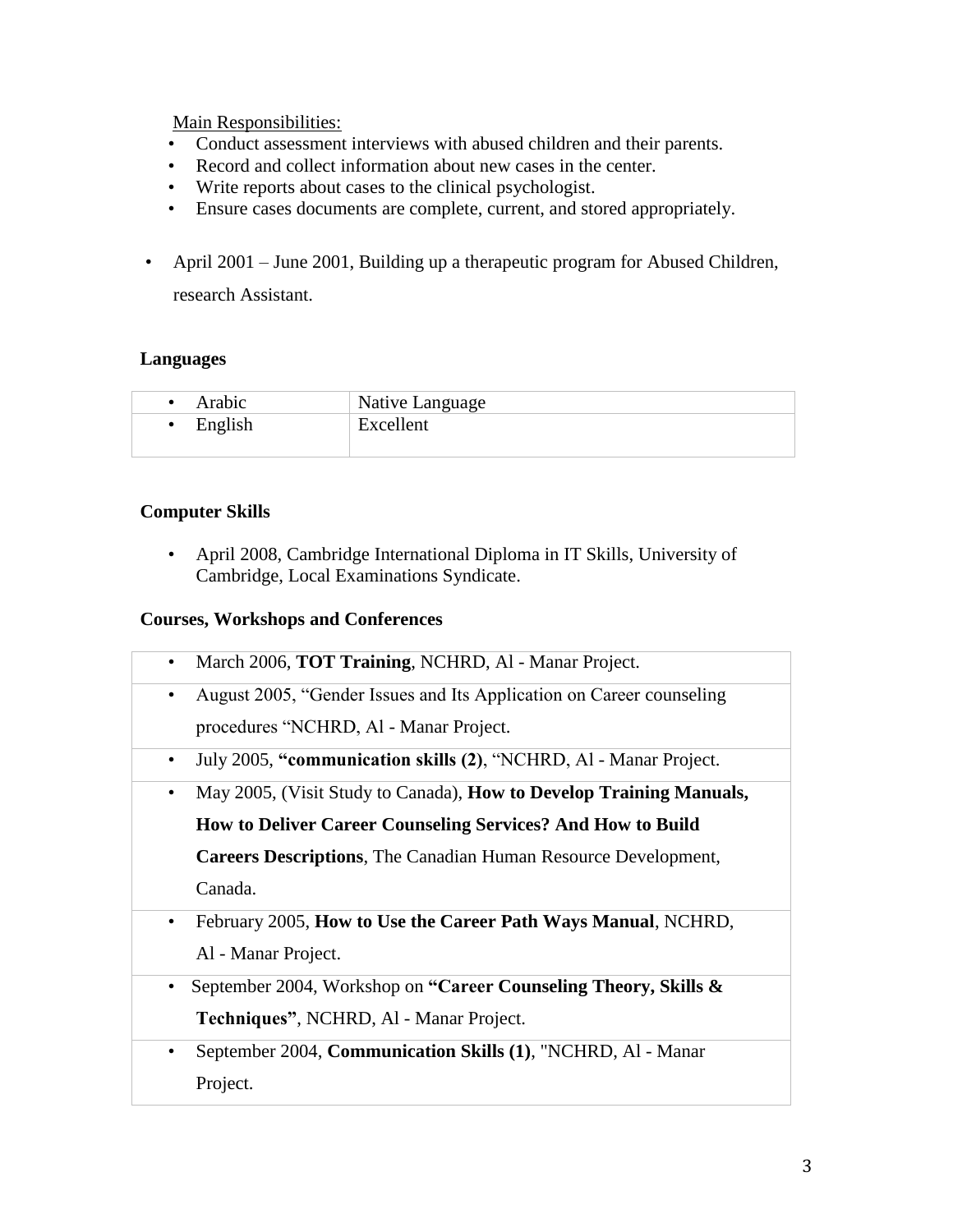- June 2004, Workshop on **"Gender Sensitization"**, the Jordan Canada Program Support Unit (PSU), CIDA and NGOs.
- May 2004, **"Decision Making skill Problem Solving Skills, and Creativity Thinking Skills"**, NCHRD, Al - Manar Project.
- May 2004, **"How to Use Electronic Labor Exchange Website**, NCHRD, Al - Manar Project.
- March 2004, "**Design of Performance Measurement Frame Work"**, National Center for Human Resources Development, SETVET.
- March 2004, **"Career Counseling Skills, Leadership Skills, and Negotiation Skills",** NCHRD, Al - Manar Project.
- March 2004,**"Creativity Thinking, Mind Storm",** Young Entrepreneurs Association.
- December 2003, **"How to Conduct Psychological Tests**", NCHRD, Al-Manar Project.
- September 2001, **Building Radio Program for Youth for Procreation Health Workshop**, Population Conference, National Committee for Population.
- May 2000, **Procreation Health Workshop**, Population Conference, National Committee for Population.

# **Volunteer Work & Community Service**

- September 2012, Saskatoon Open Door society, Working with refugees from the Middle east, interpretation and translation.
- February 2001, Jordan University Hospital, Department of psychological disorder, working with patient and helping the psychiatrist, for Four Months.
- November 2000, Al- Fohias hospital, Meeting Patient and make an assessment to them.
- September 1999 June 2000, Jordan University Students Council, Membership.

# **Awards, Prizes and Scholarship**

- Full Scholarship from Jordan University to complete the Ph.D. degree, 2009.
- Full Scholarship from Jordan University for the B.A degree, 1997-2001.
- Mohammad Malhas Award for Talented students, 2001.